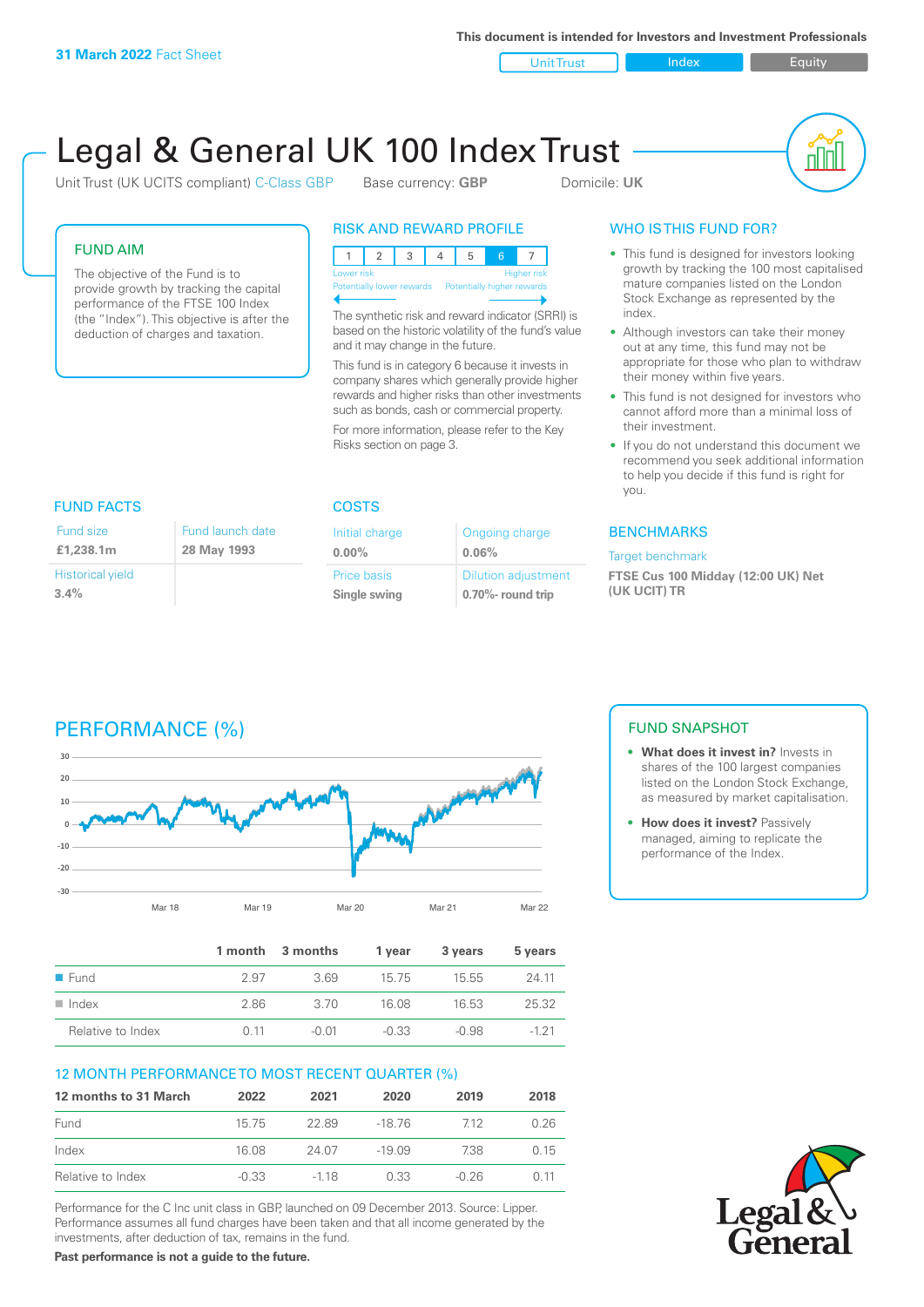# Legal & General UK 100 Index Trust

Unit Trust (UK UCITS compliant) C-Class GBP

# PORTFOLIO BREAKDOWN

All data sources are a combination of LGIM and the Fund Accountant unless otherwise stated. Totals may not sum to due to rounding. In order to minimise transaction costs, the Fund will not always own all the assets that constitute the index and on occasion it will own assets that are not in the index. The number of fund holdings can also differ from the index due to corporate events and proxy holdings.



#### SECTOR (%)

| $\blacksquare$ Financials         | 18.0 |
|-----------------------------------|------|
| ■ Consumer Staples                | 17.2 |
| ■ Health Care                     | 12.9 |
| ■ Energy                          | 11.5 |
| $\blacksquare$ Industrials        | 11.3 |
| ■ Basic Materials                 | 10.3 |
| Consumer Discretionary            | 10.1 |
| $\blacksquare$ Utilities          | 3.8  |
| $\blacksquare$ Telecommunications | 24   |
| ■ Real Estate                     | 1.6  |
| ■ Technology                      | 1.0  |
|                                   |      |

#### COUNTRY (%)

United Kingdom 100.0

#### MARKET CAPITALISATION (%) TOP 10 ISSUERS (%)

| ■ Large              | 81.4 |
|----------------------|------|
| $\blacksquare$ Mid   | 18.4 |
| $\blacksquare$ Small | 0.2  |

■ Top 10 issuers 48.3% Rest of portfolio 51.8% No. of holdings in fund 104 No. of holdings in index 100

| Shell                           | 7.9 |
|---------------------------------|-----|
| AstraZeneca                     | 78  |
| <b>HSBC Holdings</b>            | 5.5 |
| Diageo                          | 4.5 |
| Unilever                        | 4.5 |
| GlaxoSmithKline                 | 41  |
| <b>British American Tobacco</b> | 3.7 |
| <b>BP</b>                       | 3.6 |
| Rio Tinto                       | 3.5 |
| Glencore                        | 32  |
|                                 |     |



The Index Fund Management team comprises 25 fund managers, supported by two analysts. Management oversight is provided by the Global Head of Index Funds. The team has average industry experience of 15 years, of which seven years has been at LGIM, and is focused on achieving the equally important objectives of close tracking and maximising returns.